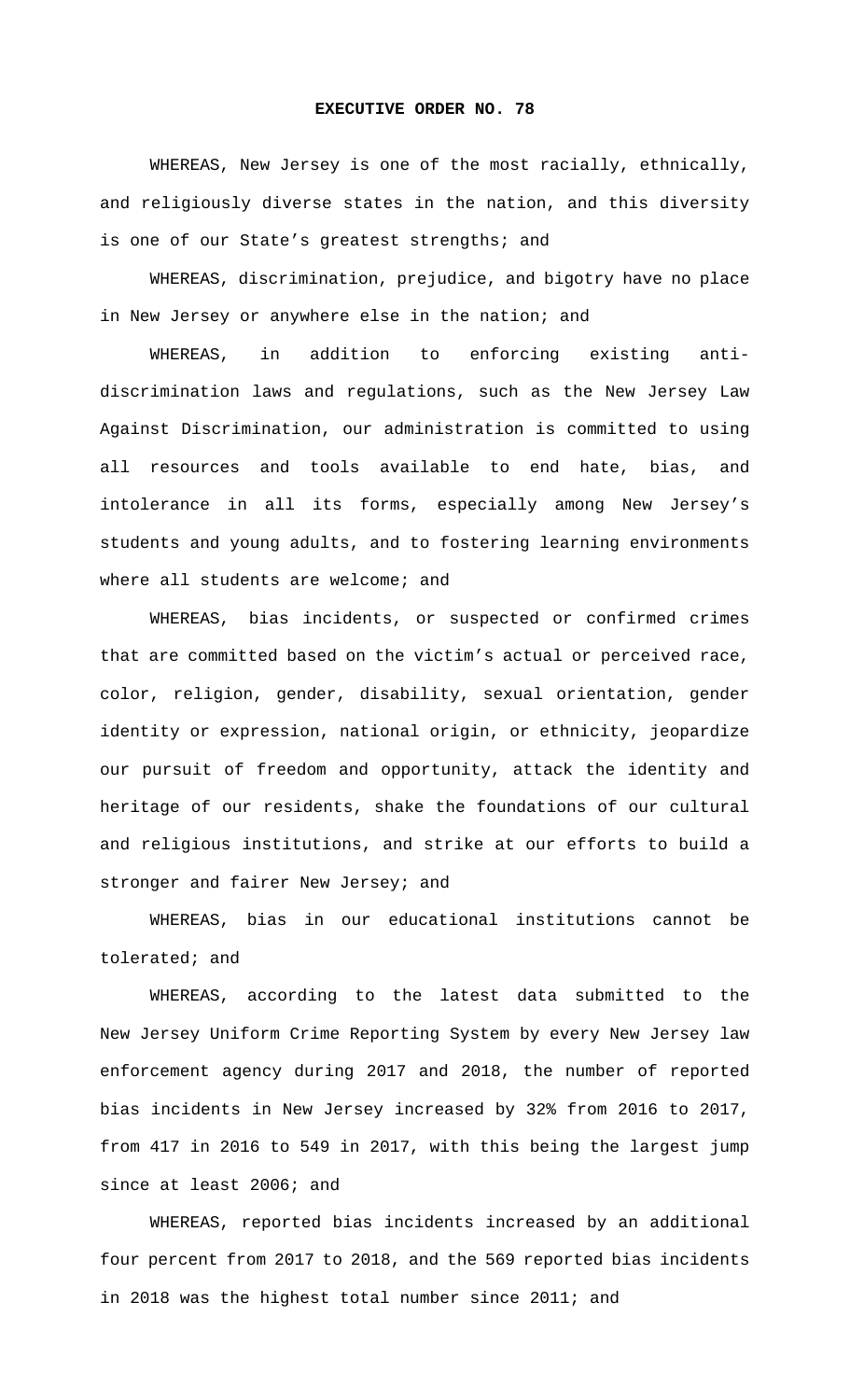WHEREAS, over 25% of reported bias incidents in both 2017 and 2018 occurred at a college or university; and

WHEREAS, there were also 32 reported bias incidents that occurred at elementary and secondary schools in 2018; and

WHEREAS, 105 of the 227 known offenders in 2018 were minors, a 67% increase from the 63 known offenders who were minors in 2017; and

WHEREAS, between 2006 and 2018, nearly 29% of the victims of bias incidents were minors; and

WHEREAS, addressing the rise in reported bias incidents among students and young adults in New Jersey requires cooperation across government agencies to understand the root causes of bias incidents and determine the best path forward;

NOW, THEREFORE, I, SHEILA Y. OLIVER, Acting Governor of the State of New Jersey, by virtue of the authority vested in me by the Constitution and by the Statutes of this State, do hereby ORDER and DIRECT:

1. There is hereby created the Interagency Task Force to Combat Youth Bias ("Interagency Task Force"), which shall be responsible for providing advice and recommendations to the Governor's Office, the Attorney General, and other Executive Branch departments and agencies on strategies and actions to reduce incidents of hate, bias, and intolerance involving students and young adults.

2. The objectives of the Interagency Task Force shall include, but not be limited to, the following:

a. Studying the root causes of hate, bias, and intolerance in New Jersey's schools and universities and among New Jersey's students and young adults;

b. Examining and evaluating existing programs and strategies that are administered by executive departments and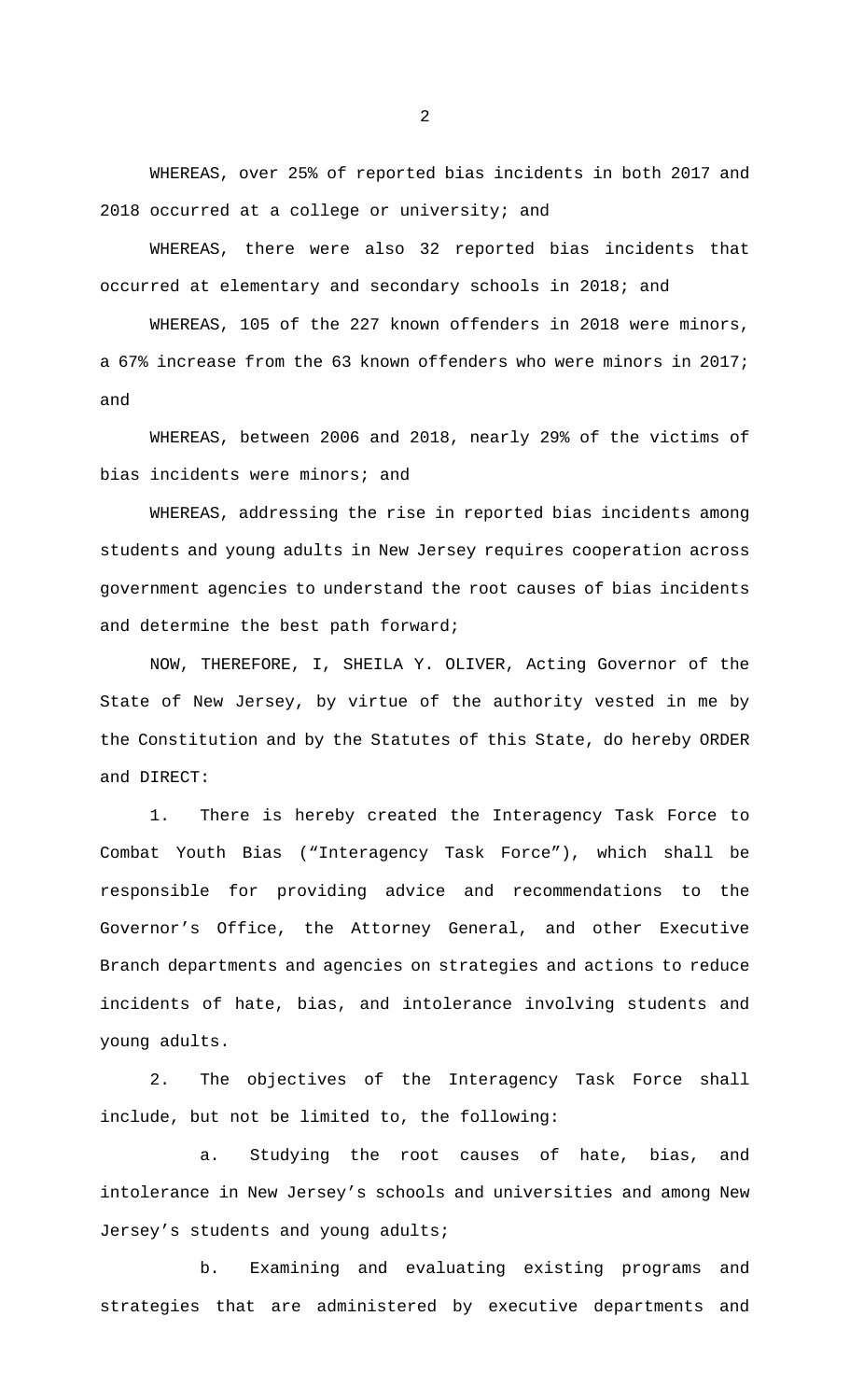agencies to address hate, bias, and intolerance in schools and among New Jersey's students and young adults;

c. Reviewing existing law and applicable procedures related to bias in schools and among New Jersey's students and young adults;

d. Reviewing existing programs, curricula, and strategies that aim to address hate, bias, and intolerance among students and young adults and in schools by creating connections and breaking stereotypes;

e. Recommending any necessary changes to existing programs and strategies that are administered by executive departments and agencies and existing law and procedures; and

f. Recommending how executive departments, agencies, and schools should act to reduce hate, bias, and intolerance in schools and among New Jersey's students and young adults.

3. The Interagency Task Force shall consist of:

a. The Director of the Division on Civil Rights, within the Department of Law and Public Safety, who shall serve as Chair;

b. The Commissioner of the Department of Education, or his designee;

c. The Secretary of Higher Education, or her designee;

d. The Commissioner of the Department of Children and Families, or her designee;

e. The Director of the Office of Homeland Security and Preparedness, or his designee;

f. The Superintendent of the New Jersey State Police, or his designee;

g. The Director of the Division of Criminal Justice, within the Department of Law and Public Safety, or her designee; and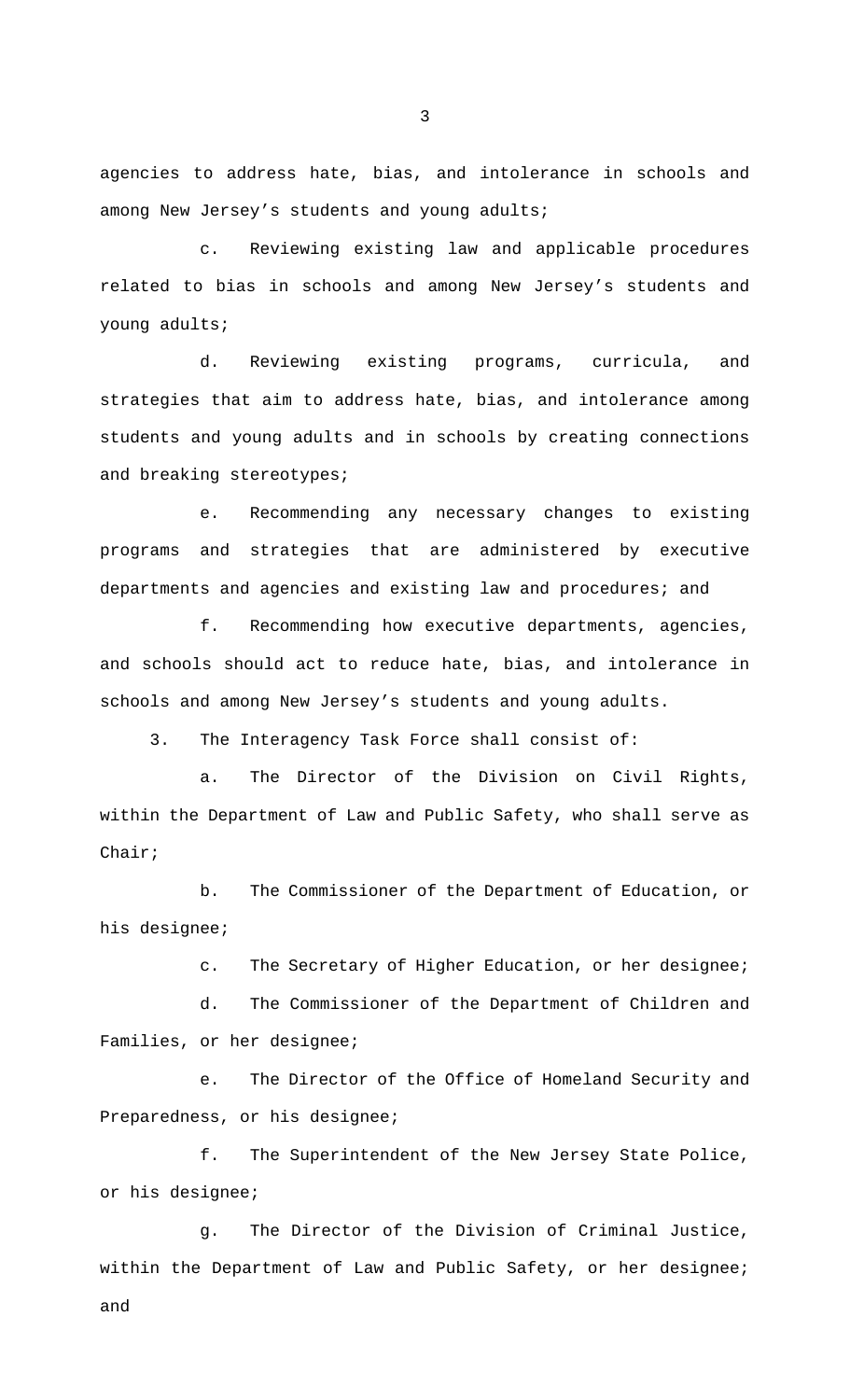h. The Executive Director of the Juvenile Justice Commission, within the Department of Law and Public Safety, or his designee.

4. All members and designees shall serve at the pleasure of the appointing department or agency and without compensation. The Governor may, as determined to be appropriate, appoint additional members to the Interagency Task Force, who shall serve at the pleasure of the Governor.

5. The Interagency Task Force shall ensure that there is robust engagement with stakeholders, including the communities that are most often the victims of bias crimes and incidents.

6. The Interagency Task Force shall be authorized to call upon any department, office, division, or agency of this State to supply it with information or other assistance as the Interagency Task Force determines to be necessary to discharge its duties under this Order.

7. Each Executive Branch department and agency is hereby required, to the extent not inconsistent with law and consistent with budgetary constraints, to cooperate fully with the Interagency Task Force within the limits of its statutory authority and to furnish the Interagency Workgroup with such assistance on as timely a basis as is necessary to accomplish the purposes of this Order. To the extent necessary, the Division on Civil Rights shall provide professional and clerical staff to the Interagency Task Force.

8. The Interagency Task Force may consult with experts or other knowledgeable individuals in the public or private sector with respect to any aspect of its mission.

9. The Interagency Task Force shall organize and meet as soon as practicable to begin performing the charges set forth in this Order.